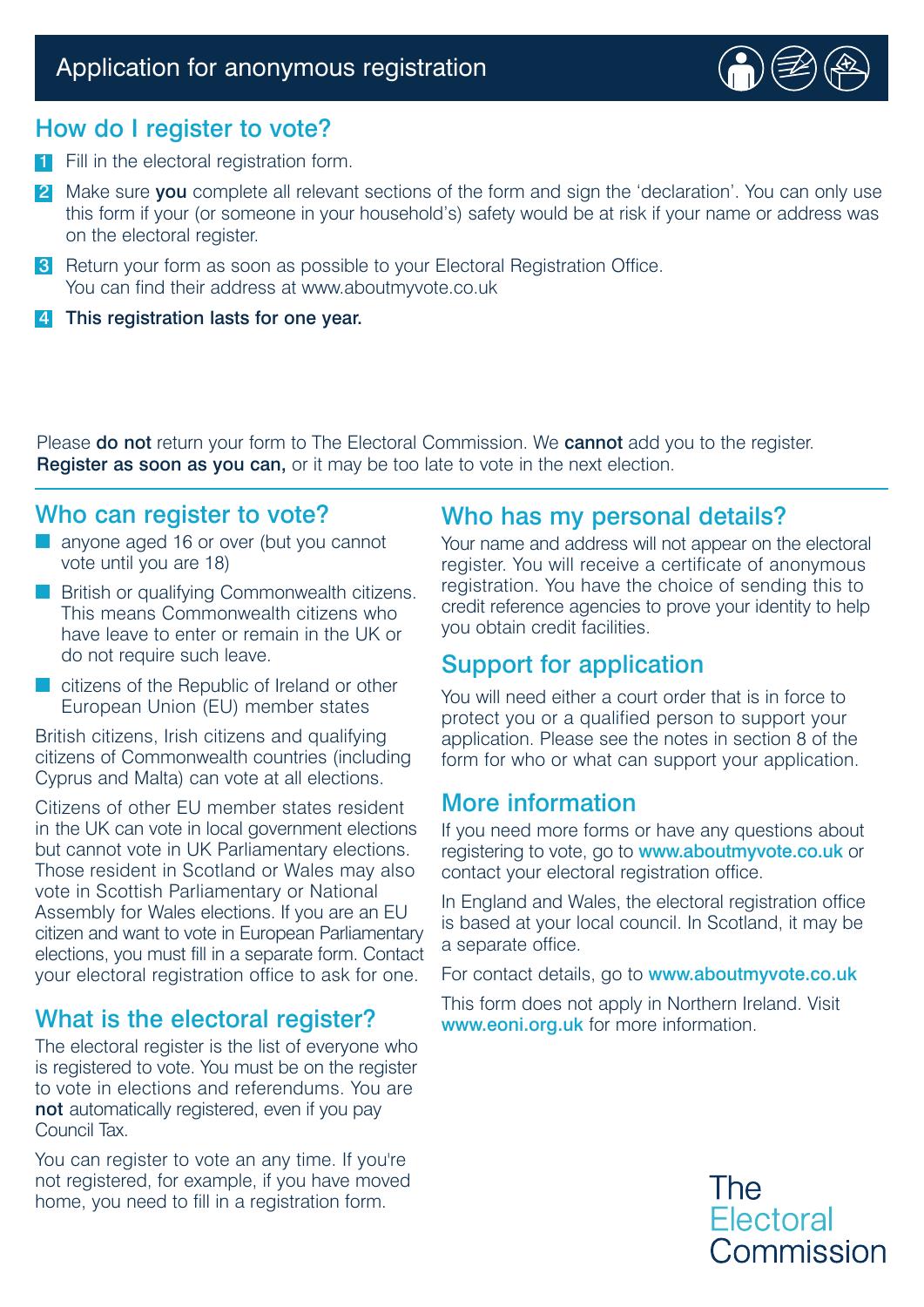# Application for anonymous registration



Only one person can register using this form. Please write in black ink and use **BLOCK LETTERS**. When you have filled in every section and signed the form yourself, send it to your local electoral registration office. You can get the address at www.aboutmyvote.co.uk

### **About you** 1 4 Surname First names (in full) Nationality (include dual nationality if appropriate) If you are under 18 years old, please give your date of birth. Tick here if you are 70 years old or over (does not apply in Scotland). **Contact details** <sup>5</sup> <sup>2</sup> Current Home Address Postcode Daytime telephone or mobile number Email address **Correspondence address (optional)** And Algoritan Correspondence address (optional) You may supply an address other than the one in section 2 for correspondence. Postcode **4** Reason for application I am applying for anonymous registration because (tick one box only):  $\Box$  I am the person at risk  $\Box$  I live in the household of someone at risk My safety would be at risk if my name or address was on the register because: **Declaration** As far as I know, the details on this form are true and accurate. I confirm that I am a British, Irish, European Union or qualifying Commonwealth citizen. Any evidence (court or attestation) I have enclosed to support my application is genuine. Any evidence I have given of living in the household of someone at risk is genuine. I understand it is an offence to give false information on this form which is punishable on conviction by imprisonment of up to 6 months and/or a fine. **Signature** Date **Other information** 6Address where you were previously registered to vote Postcode Previous local council (if you know) Your name will be taken off the register for your D D M M Y Y Y Y

previous address. However, if you believe you should still also be registered at your old address, please say why below.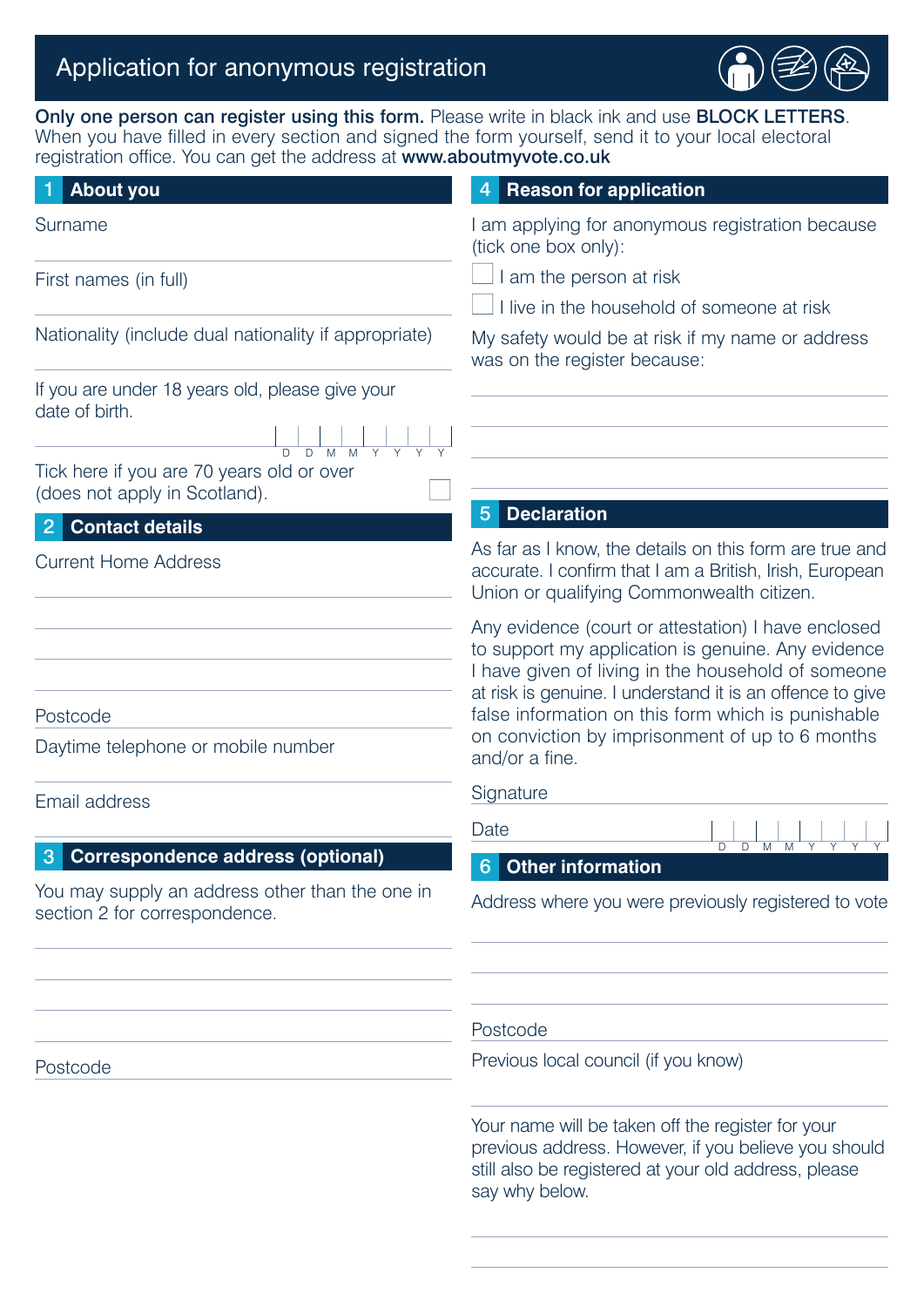# Application for anonymous registration



Only one person can register using this form. Please write in black ink and use BLOCK LETTERS. When you have filled in every section and signed the form yourself, send it to your local electoral registration office. You can get the address at www.aboutmyvote.co.uk

#### **About you** 7

You must meet one of the requirements below. Please tick which one applies:

- I have enclosed a court order or injunction which is for the protection of me. That document is in force today.
- My application is supported by a qualified person who has completed section 8 below.
- I enclose a copy of a court order or an attestation of someone at risk and proof of my address (e.g. a photocard driving licence) showing that I am in the same household as that person.

#### As registration lasts for one year, you should keep copies of court orders or a copy of attestations for subsequent applications.

#### **Attestation (if applicable)** 8

To be completed only by a qualifying officer (see notes in the next column).

I certify that the safety of the applicant, or another person of the same household, would be at risk if the register contained their name or address.

My attestation shall have effect for (please tick one box only):

the maximum period (five years)

another period stated below (minimum 1 year)

#### Name

Job title (as a qualifying officer)

Police force / local authority / other qualifying body

#### Notes: A qualifying officer is:

- a police officer of or above the rank of superintendent in any police force in the UK
- Director General of the Security Services or the Serious Organised Crime Agency
- a Director of Adult Social Services or Children's Services in England, a Director of Social Services in Wales, a Chief Social Work Officer in Scotland, a Director of Social Services or an Executive Director of Social Work in Northern Ireland

The qualifying officer does not have to be based in the same area as the applicant, but the attestation cannot be delegated to a more junior person within their organisation.

| Signature |  |          |  |  |
|-----------|--|----------|--|--|
| Jate      |  |          |  |  |
|           |  | <b>N</b> |  |  |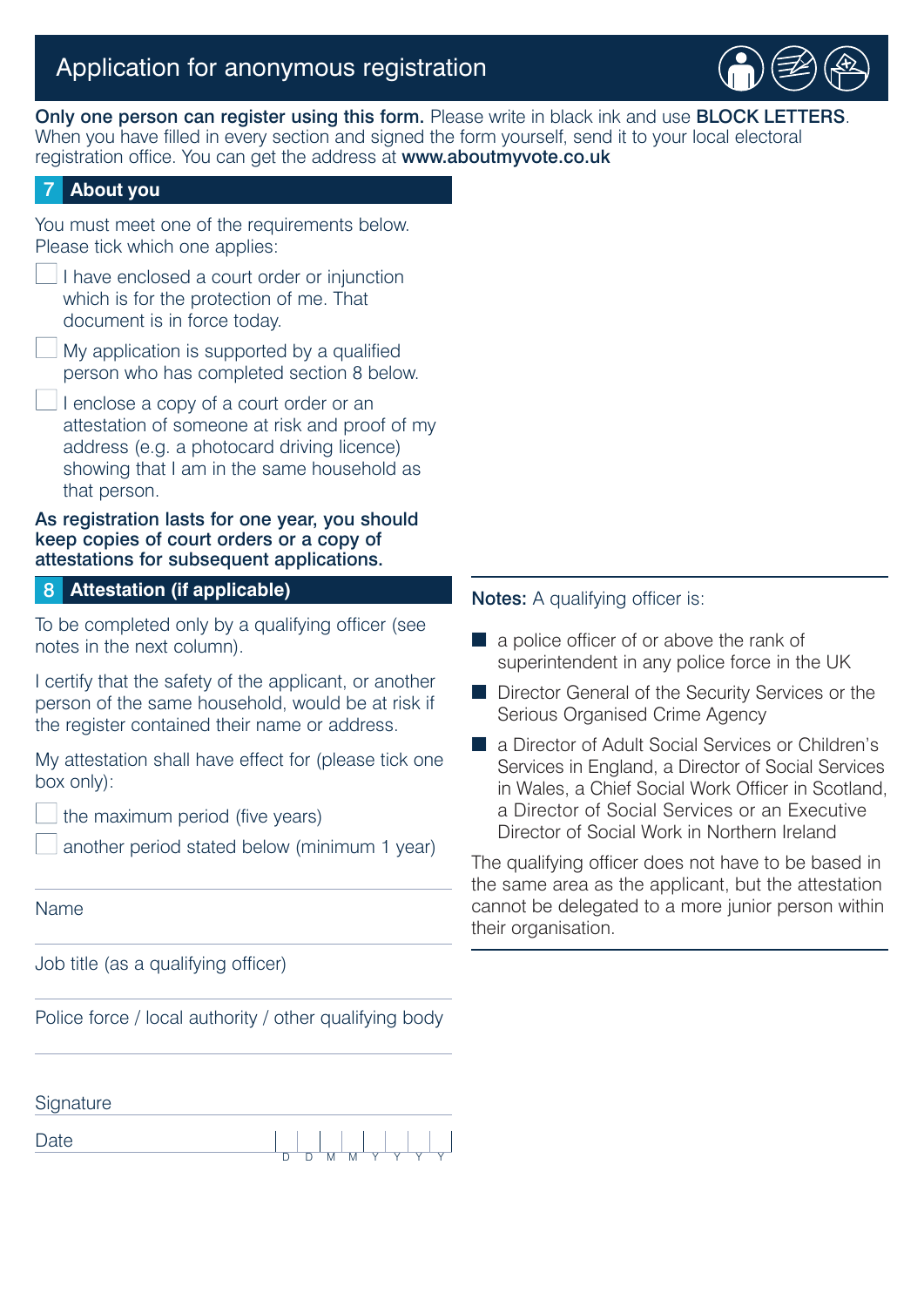

# How do I apply to vote by post?

- **1** Fill in the postal vote application form.
- **2** Make sure you complete all sections of the form and supply your date of birth and signature.
- **3** Return your form as soon as possible to your local registration office. You can find their address at www.aboutmyvote.co.uk

Please **do not** return your form to The Electoral Commission.

**Please note:** your application form must arrive at your electoral registration office by 5pm **11 working days** before an election.

# Voting by post

You can apply to vote by post for a particular election, for a set period of time or for all future elections. Postal votes can be sent out to addresses in the UK and abroad.

# What happens after I've returned this form?

- When an election is going to be held, your ballot paper will be sent to you in the post. Remember, it may not be sent out until four working days before election day.
- If your ballot paper does not arrive by this time, contact the Returning Officer at your local council for a replacement. The Returning Officer can only issue replacements up to 5pm on election day.
- You will need to give your date of birth and signature on this application form, and again when you use your postal vote. This information is needed to tackle fraud. If you are unable to sign this form, please contact your Electoral Registration Officer.
- Make sure you return your postal vote so that it arrives by election day, otherwise it will not be counted. A Freepost envelope is included in your postal ballot pack. But, if you are sending it from overseas, you will need to pay the postage.

■ If it is too late to send your vote back by post, you can hand it in on election day to the returning officer at your local council or drop it off at a polling station. For further information contact the Returning Officer.

# More information

If you need more forms or have any questions about voting by post, go to www.aboutmyvote.co.uk or contact your electoral registration office.

In England and Wales, the electoral registration office is based at your local council. In Scotland, it may be a separate office.

For contact details, go to www.aboutmyvote.co.uk

This form does not apply in Northern Ireland. Visit www.eoni.org.uk for more information.

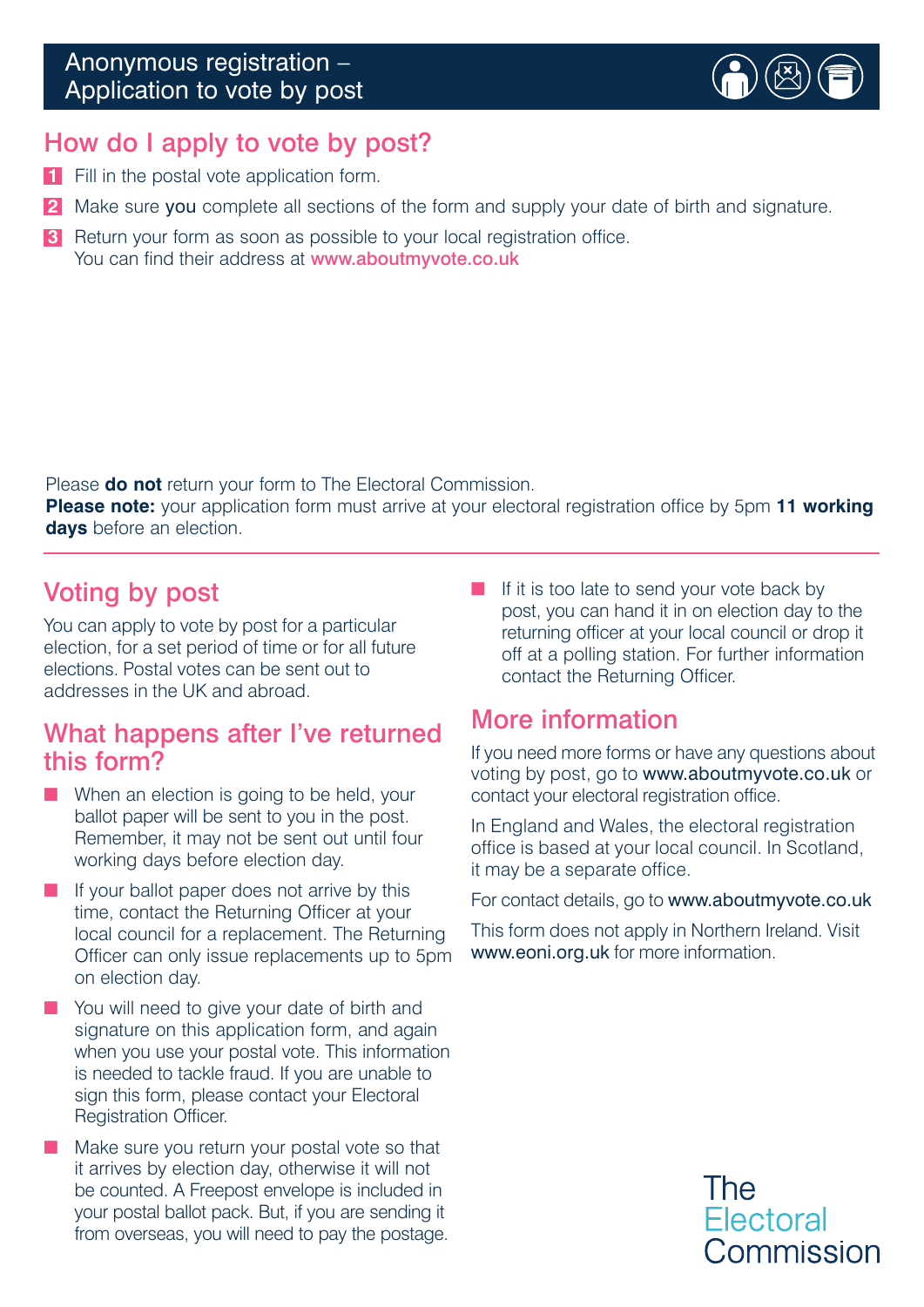

Only one person can apply to vote by post using this form. Please write in black ink and use BLOCK LETTERS. When you have filled in every section and signed the form yourself, send it to your electoral registration office. You can get the address at www.aboutmyvote.co.uk

| <b>About you</b>                                                                                           | <b>Address for ballot paper</b>                                                                                                                                                  |
|------------------------------------------------------------------------------------------------------------|----------------------------------------------------------------------------------------------------------------------------------------------------------------------------------|
| Surname                                                                                                    | Please send my ballot paper to the following address:                                                                                                                            |
| First names (in full)                                                                                      |                                                                                                                                                                                  |
| Your full address<br>(where you are registered to vote)                                                    | Postcode                                                                                                                                                                         |
|                                                                                                            | Your date of birth and signature<br><b>Declaration:</b> As far as I know, the details on this form                                                                               |
| Postcode<br>Daytime telephone or mobile number                                                             | are true and accurate. I understand that to provide false<br>information on this form is an offence, punishable on<br>conviction by imprisonment of up to 2 years and/or a fine. |
| E-mail address (optional)                                                                                  | Date of birth: Please write your date of birth<br>'DD MM YYYY' in the black boxes below, using<br>black ink.                                                                     |
| How long do you want a postal vote for?<br>I want to vote by post at all elections<br>(tick one box only): |                                                                                                                                                                                  |
| until further notice (permanent postal vote)                                                               | <b>Signature:</b> Sign below, keeping within the grey border.                                                                                                                    |
| for the elections to be held on                                                                            |                                                                                                                                                                                  |
| $\overline{D}$<br>$\overline{M}$<br>for the period<br>from<br>to<br>D D M<br>M                             |                                                                                                                                                                                  |

If you are unable to sign this form, please contact your Electoral Registration Officer.

| 5 Date of application |   |  |  |  |  |
|-----------------------|---|--|--|--|--|
| Today's date          | . |  |  |  |  |
|                       |   |  |  |  |  |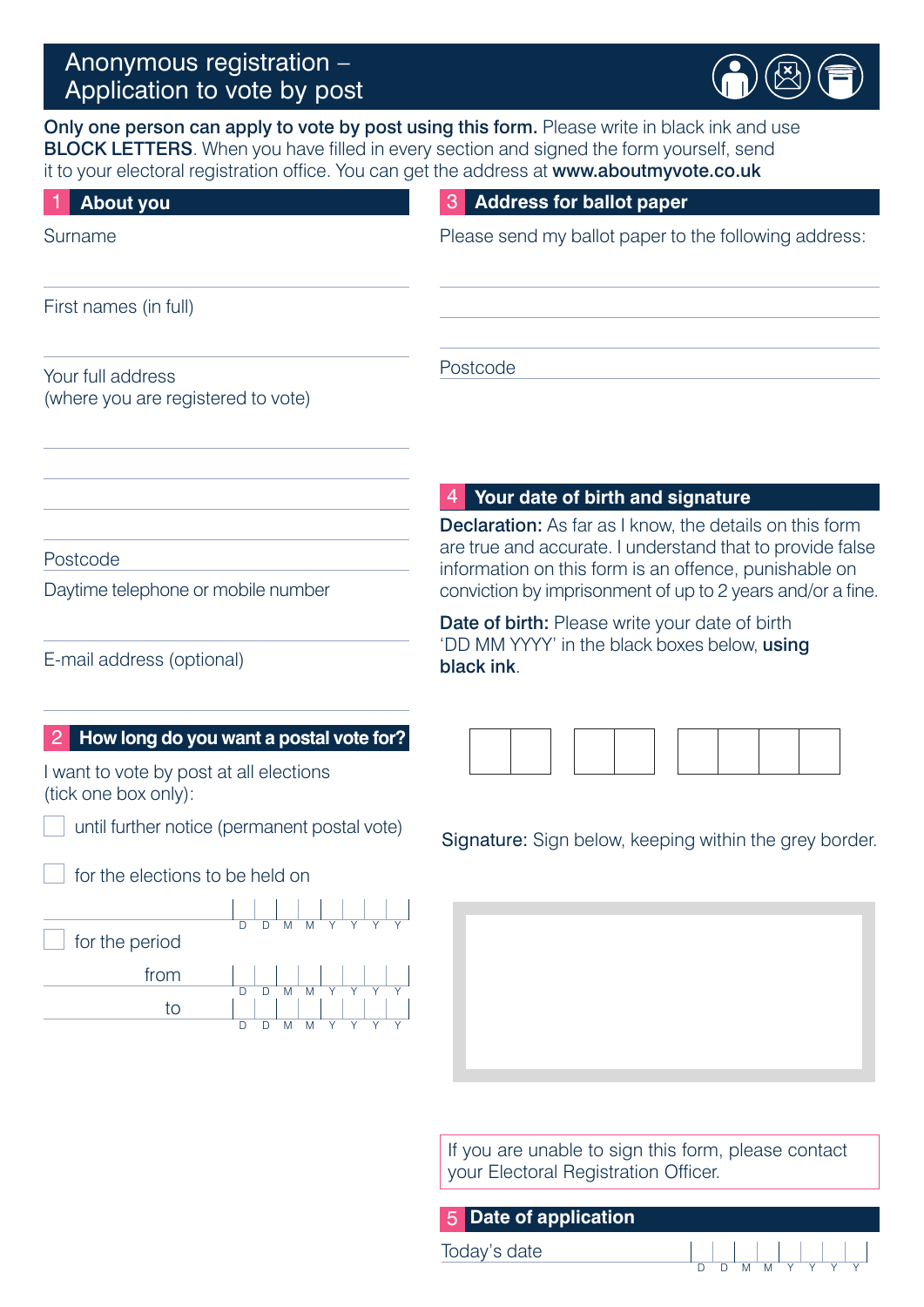# Anonymous registration – Application to vote by proxy



### How do I apply to vote by proxy?

- **1** You must ask someone you know to be your proxy and vote on your behalf. Please note that a person can only be the proxy for close relatives and up to two other people at the same election.
- 2 Fill in the proxy vote application form.
- **3** Make sure you complete all sections of the form and supply your date of birth and signature.
- 4 Return your form as soon as possible to your local registration office. You can find their address at www.aboutmyvote.co.uk.

Please do not return your form to the Electoral Commission. Please note: your application form must arrive at your electoral registration office by 5pm 11 working days before an election when changing or cancelling an existing postal or postal proxy vote and by 5pm 6 working days before an election when applying for a new proxy vote.

# Voting by proxy

If you cannot vote at an election in person, you can apply to vote by proxy (someone else voting on your behalf). You can use this form to apply to vote by proxy only if you have already applied for anonymous registration.

### What happens after I've returned this form?

- Your proxy must go to your local polling station to vote. If your proxy cannot get to the polling station, they can apply to vote for you by post. They can apply to do this by 5pm 11 working days before an election. They should contact the electoral registration office for more details.
- Your proxy will be sent a proxy poll card, telling them where and when to vote on your behalf.
- You should let your proxy know how you want them to vote on your behalf, for example, which candidate or which party.
- If it turns out that you are able to go to the polling station on election day, you can vote in person as long as your proxy has not already done so and has not applied to vote for you by post.
- You will need to give your date of birth and signature on this application form. This information is needed to tackle fraud. If you are unable to sign this form, please contact your Electoral Registration Officer.

# Voting as proxy

A person can only be a proxy for close relatives and up to two other people at an election.

Close relatives are the spouse, civil partner, parent, grandparent, brother, sister, child or grandchild of the applicant.

The proxy must be eligible to vote.

### More information

If you have any questions about voting by proxy, go to www.aboutmyvote.co.uk or contact your electoral registration office.

In England and Wales, the electoral registration office is based at your local council. In Scotland, it may be a separate office.

For contact details, go to www.aboutmyvote.co.uk

This form does not apply in Northern Ireland. Visit www.eoni.org.uk for more information.